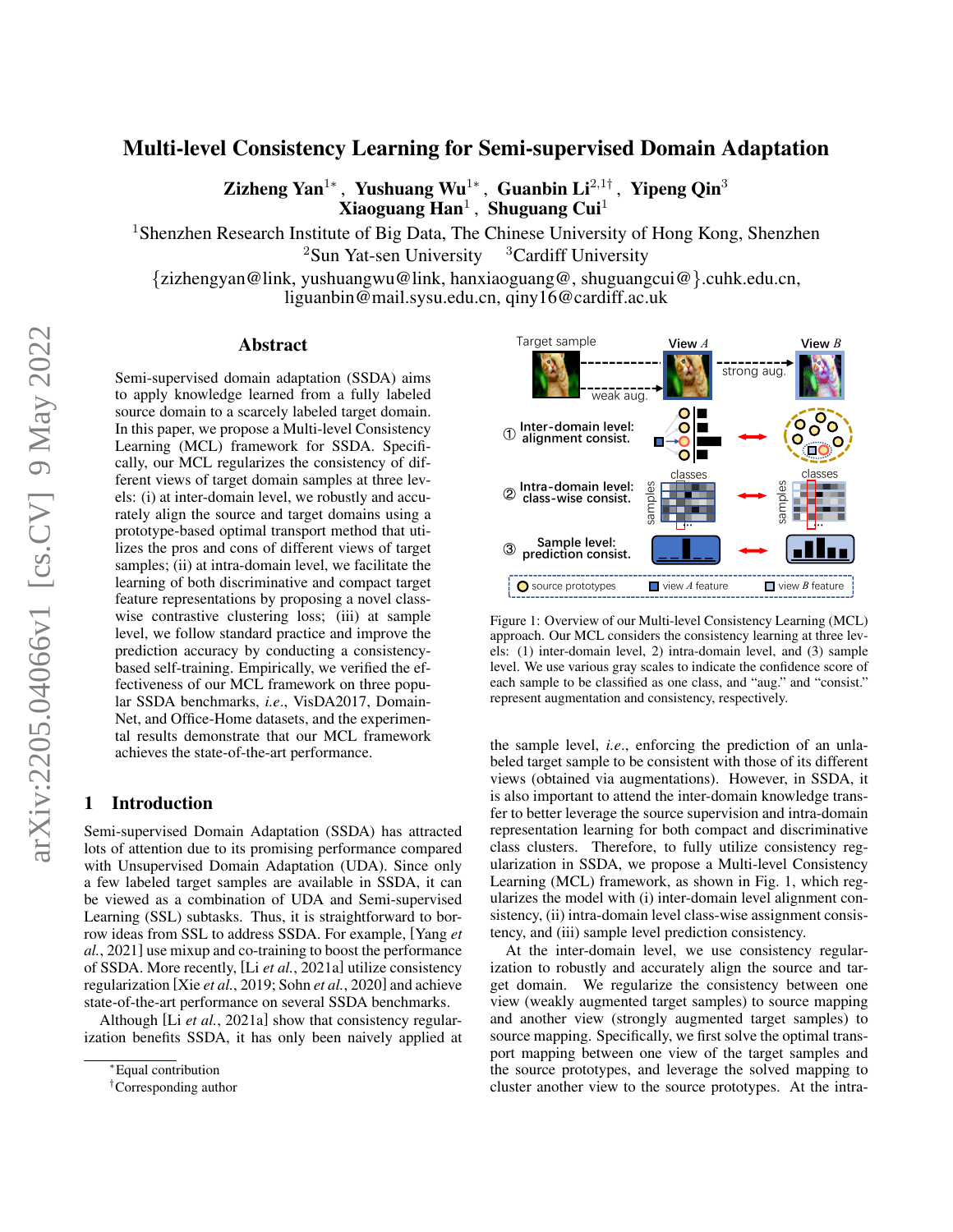domain level, we propose a novel class-wise contrastive clustering loss function to help the network learn both discriminative and compact feature representations in the target domain. This is implemented by computing the class-wise cross-correlation between the predictions from two views (target samples) in a mini-batch, and increasing the correlation of two views in the same class while reducing those from different classes. At the sample level, we follow standard practice and enforce the predictions of the weakly-augmented and the strongly-augmented views to be consistent. In this way, the sample-level information can be fully probed to learn better feature representations for each single unlabeled target sample. With our multi-level consistency learning framework, the model is encouraged to capture complementary and comprehensive information at different levels, thereby learning more well-aligned and discriminative target features.

In summary, our work has the following contributions: (1) We propose a novel Multi-level Consistency Learning (MCL) framework for SSDA tasks. Our framework benefits SSDA by fully utilizing the potential of consistency regularization at three levels: the inter-domain level, the intra-domain level, and the sample level. (2) Our inter-domain level consistency learning method consists of a novel mapping and clustering strategy, and a novel prototype-based optimal transport method, which yields more robust and accurate domain alignment. (3) Our intra-domain level consistency learning method consists of a novel class-wise contrastive clustering loss, which helps the network learn more compact intraclass and discriminative inter-class target features. (4) Extensive experiments on SSDA benchmarks demonstrate that our MCL framework achieves a new state-of-the-art result.

## 2 Related Work

Semi-supervised Domain Adaptation (SSDA) Unlike UDA, SSDA assumes that there exist several labeled samples in the target domain, *e.g*. 3 shots per class. Many works have recently been proposed to tackle the SSDA problem [\[Saito](#page-6-4) *et al.*[, 2019;](#page-6-4) Yang *et al.*[, 2021;](#page-6-0) Qin *et al.*[, 2021;](#page-6-5) Li *et al.*[, 2021b;](#page-6-6) [Kim and Kim, 2020;](#page-6-7) Li *et al.*[, 2021a;](#page-6-1) Jiang *et al.*[, 2020;](#page-6-8) Yao *et al.*[, 2022;](#page-6-9) [Singh, 2021\]](#page-6-10). [Saito *et al.*[, 2019\]](#page-6-4) first proposes to solve the SSDA problem by min-maximizing the entropy of target unlabeled data. [Jiang *et al.*[, 2020\]](#page-6-8) train the network with virtual adversarial perturbations so that the network can generate robust features. [Yang *et al.*[, 2021\]](#page-6-0) decompose SSDA into an inter-domain UDA subtask and an intradomain SSL subtask, and utilize co-training to make the two networks teach each other and learn complementary information. [Qin *et al.*[, 2021\]](#page-6-5) use two classifiers to learn scattered source features and compact target features, thereby enclosing target features by the expanded boundary of source features. [Li *et al.*[, 2021a\]](#page-6-1) propose to reduce the intra-domain gap by gradually clustering similar target samples together while pushing dissimilar samples away. In this work, instead of focusing on either inter-domain level or intra-domain level, we address both of them simultaneously so that the learning of both levels will benefit each other to learn more representative target features.

Consistency Regularization Consistency regularization is a widely used technique in semi-supervised learning [\[Sohn](#page-6-3) *et al.*[, 2020\]](#page-6-3) and self-supervised learning [Chen *et al.*[, 2020\]](#page-6-11). In semi-supervised learning [Sohn *et al.*[, 2020\]](#page-6-3), enforcing the consistency among different augmentations of unlabeled samples can effectively boost the model performance. Recent works [Chen *et al.*[, 2020\]](#page-6-11) have shown that the consistency regularization objective can guide the model to learn meaningful representations in an unsupervised manner without any annotations, which inspires its application in label-scarce learning scenarios, *e.g*. domain adaptation, semi-supervised learning. Recently, some works have demonstrated that consistency regularization can also be utilized in domain adaptation tasks [\[French](#page-6-12) *et al.*, 2018]. Although our work is also built upon consistency regularization, rather than regularizing the sample-wise predictions only, we additionally regularize the consistency at both inter-domain and intra-domain levels.

## 3 Methodology

In this section, we first present the preliminaries including the definition of SSDA and associated notations, and then introduce the proposed Multi-level Consistency Learning (MCL) framework in detail. An outline of our MCL framework is illustrated in Fig. [2.](#page-2-0)

### 3.1 Preliminaries

In the semi-supervised domain adaptation (SSDA) problem, the source domain  $\mathcal{D}^s = \{ \mathcal{X}_s, \mathcal{Y}_s \}$  is fully labeled, and the target domain  $\mathcal{D}^t = {\mathcal{X}_t, \mathcal{Y}_t}$  contains a few labels  $\mathcal{Y}_{t_l}$  for partial samples  $\mathcal{X}_{tl}$ , so  $\mathcal{D}^t = {\mathcal{X}_{tl}, \mathcal{Y}_{tl}} \cup {\mathcal{X}_{tu}}$ , where  ${\mathcal{X}_{tu}}$ is the unlabeled target sample set. SSDA methods aim to learn a classifier with high accuracy on the target domain using the rich data-label pairs  $\{\mathcal{X}_s, \mathcal{Y}_s\}$  and few ones  $\{\mathcal{X}_{tl}, \mathcal{Y}_{tl}\}.$ We assume that (i) the source and target domains share the same label space of  $C$  classes; (ii) there are only a few labels for each class in the target domain, *e.g*. one label (1-shot) or three labels (3-shot).

SSDA model usually consists of two components, a feature extractor G and a classifier F, parameterized by  $\theta_G$  and  $\theta_F$ , respectively. Following [Sohn *et al.*[, 2020\]](#page-6-3), we first generate two views for each target sample  $x_t \in \mathcal{X}_t$ , denoted as  $x_t^A$  and  $x_t^B$ , through the weak (view A) and strong (view B) augmentation, respectively. The two views are then fed into G to obtain their feature representations  $\mathbf{f}_t^A, \mathbf{f}_t^B \in \mathbb{R}^d$ , which finally go through  $F$  to get the probabilistic prediction  $\mathbf{p}_t^A$ ,  $\mathbf{p}_t^B \in \mathbb{R}^C$ . This process can be formulated as:

$$
\mathbf{p}_t^v = \sigma\Big(\mathcal{F}\big(\mathbf{f}_t^v\big)\Big) = \sigma\Big(\mathcal{F}\big(\mathcal{G}(x_t^v)\big)\Big), \ v = A, B, \quad (1)
$$

where  $\sigma(\cdot)$  is the softmax function. Similarly, in the source branch, each source sample  $x<sub>s</sub>$  is fed into the same feature extractor G to generate  $f_s \in \mathbb{R}^d$ , and then into the classifier  $\mathcal F$ to obtain the prediction  $\mathbf{p}_s \in \mathbb{R}^C$ .

To train the model, each sample-label pair  $(x, y)$  (from either the source or target domain) can be used to minimize a standard cross-entropy (CE) classification loss as follows:

$$
\min_{\theta_{\mathcal{G}}, \theta_{\mathcal{F}}} \mathcal{L}_{CE} = -\sum_{(x, y)} y \log (p(x)),\tag{2}
$$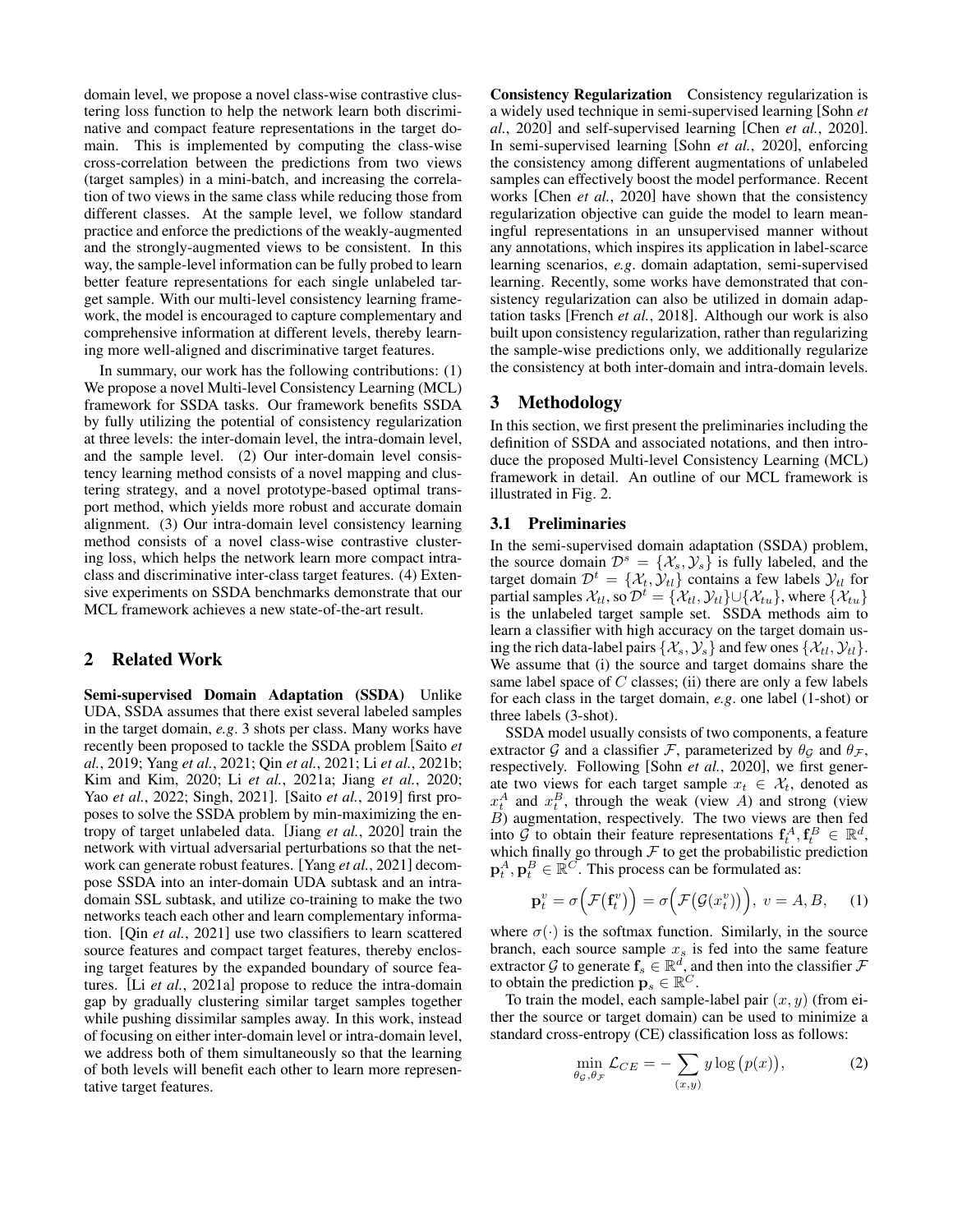<span id="page-2-0"></span>

Figure 2: Illustration of the proposed MCL framework. Samples from the target domain are first augmented weakly and strongly to create two views A and B. Consistency learning is then built upon these two views at three levels: (1) inter-domain level, where the alignment from two views' target features to source prototypes are enforced to be consistent; (2) intra-domain level, where class-wise consistency is kept in the target domain by enforcing the cross-correlation matrix of two views' batch-wise predictions to be close to an identity matrix; (3) sample level, where each sample has the consistent prediction for two views.

where  $p(x)$  is the prediction of sample x through G and F. As detailed below, to fully utilize the unlabeled target data  $\mathcal{X}_{tu}$ , our MCL framework regularizes the consistencies in SSDA at three levels.

#### 3.2 Inter-domain Alignment Consistency

At the inter-domain level, we propose a novel consistency regularization method to robustly and accurately align samples from the target domain to those of the source domain, so that the knowledge in the source domain can be better transferred into the target domain. To obtain such a high-quality alignment, we compute the mapping plan from two views of the target sample to the source sample, and leverage the consistency between the two mappings to guide the learning process. Specifically, in each iteration, we first compute the mapping from the view A of a target sample  $x_t^A$  to a source sample  $x_s$ , according to which the representations of its view  $B, x_t^B$  and  $x_s$  are clustered closer. Accordingly, our method alternates the following two steps throughout the training:

Step 1. View-A to Source Mapping. We formulate the domain alignment as an optimal transport problem [\[Courty](#page-6-13) *et al.*[, 2016\]](#page-6-13), which aims to find the optimal sample-level coupling plan  $\gamma^*$  between source samples and view-A target samples by minimizing the total transport cost:

$$
\gamma^* = \underset{\gamma \in \Gamma}{\arg \min} \langle \gamma, \mathbf{C}^A \rangle_F,\tag{3}
$$

$$
\mathbf{\Gamma} = \{ \gamma \in (\mathbb{R}^+)^{n_s \times n_t} \mid \gamma \mathbf{1}_{n_t} = \mu_s, \ \gamma^\top \mathbf{1}_{n_s} = \mu_t \}, \quad (4)
$$

where  $\gamma_{i,j}^*$  denotes the transport plan between the *i*th and *j*th sample in the source and target domain, respectively,  $\langle \cdot, \cdot \rangle_F$ denotes the Frobenius inner product,  $\mathbf{1}_d$  is a d-dimensional vector of 1's, and  $\mu_s \in \mathbb{R}^{n_s}$ ,  $\mu_t \in \mathbb{R}^{n_t}$  are the empirical distributions of source and target samples, respectively, which are usually set as uniform distributions.  $\mathbf{C}^A \in \mathbb{R}^{n \times n}$  is the cost function matrix to indicate the transport cost between each source-target sample pair, with each element  $C_{i,j}^A$  in the matrix is inversely proportional to the cosine distance between the *i*-th source feature  $f_{si}$  and the *j*-th view-A target feature  $\mathbf{f}_{tj}^A$ , computed as:

<span id="page-2-2"></span>
$$
\mathbf{C}_{i,j}^A = 1 - \mathbf{f}_{si}^\top \mathbf{f}_{tj}^A,\tag{5}
$$

where more similar a feature vector pair is, a smaller transport cost can be obtained. With the cost matrix,  $C^A$  computed, the total transport cost can be minimized to obtain the optimal coupling plan  $\gamma^*$ , of which each element indicates a correspondence score for alignment.

Step 2. View-B to Source Clustering. With the guidance of optimal coupling  $\gamma^*$ , the feature representation of each strongly-augmented view-B sample can be clustered toward the source prototype. In this way, the learned view- $B$  features can have a consistent mapping plan with the weaklyaugmented view A. Hence the objective of the inter-domain alignment consistency learning is to minimize the loss function as below:

$$
\min_{\theta_{\mathcal{G}}} \mathcal{L}_{inter} = \langle \gamma^*, \mathbf{C}^B \rangle_F, \tag{6}
$$

with 
$$
\gamma^* := \underset{\gamma \in \Gamma}{\arg \min} \langle \gamma, \mathbf{C}^A \rangle_F,
$$
 (7)

<span id="page-2-4"></span><span id="page-2-3"></span>
$$
\mathbf{C}_{i,j}^B := 1 - \mathbf{f}_{si}^\top \mathbf{f}_{tj}^B,\tag{8}
$$

so that  $G$  can generate well-aligned view- $B$  features that are close to the corresponding source sample feature.

<span id="page-2-1"></span>Prototype-based OT. To further improve the accuracy and robustness, we propose to replace the source samples used in our OT method with source *prototypes*. Our source prototypes bring two benefits: (i) their features are more representative; (ii) they always cover all classes and avoid the misalignment error caused by missing classes in a mini-batch of source samples. To this end, for each class  $c \in \{1, 2, \dots, C\}$ , we compute its prototype  $h_c$  by averaging the feature representations of all source samples in  $c$  and substitute all  $f_{si}$  with  $\mathbf{h}_i, i \in \{1, 2, \cdots, C\}$  in Eq. [3](#page-2-1) and [5.](#page-2-2) In Step 2 of our method, after the update of G, each  $h_i$  in  $\{h_c\}$  is updated with the batch mean  $\hat{\mathbf{h}}_i$  and a momentum m after each iteration:

$$
\mathbf{h}_i \leftarrow m\mathbf{h}_i + (1-m)\hat{\mathbf{h}}_i. \tag{9}
$$

Thus, we alternate between these two steps during training: (i) with fixed neural network parameters, solve the optimal coupling  $\gamma^*$  for view A (Eq. [7\)](#page-2-3), and (ii) with the optimal coupling fixed, optimize the alignment loss for view  $B$  (Eq. [6\)](#page-2-4).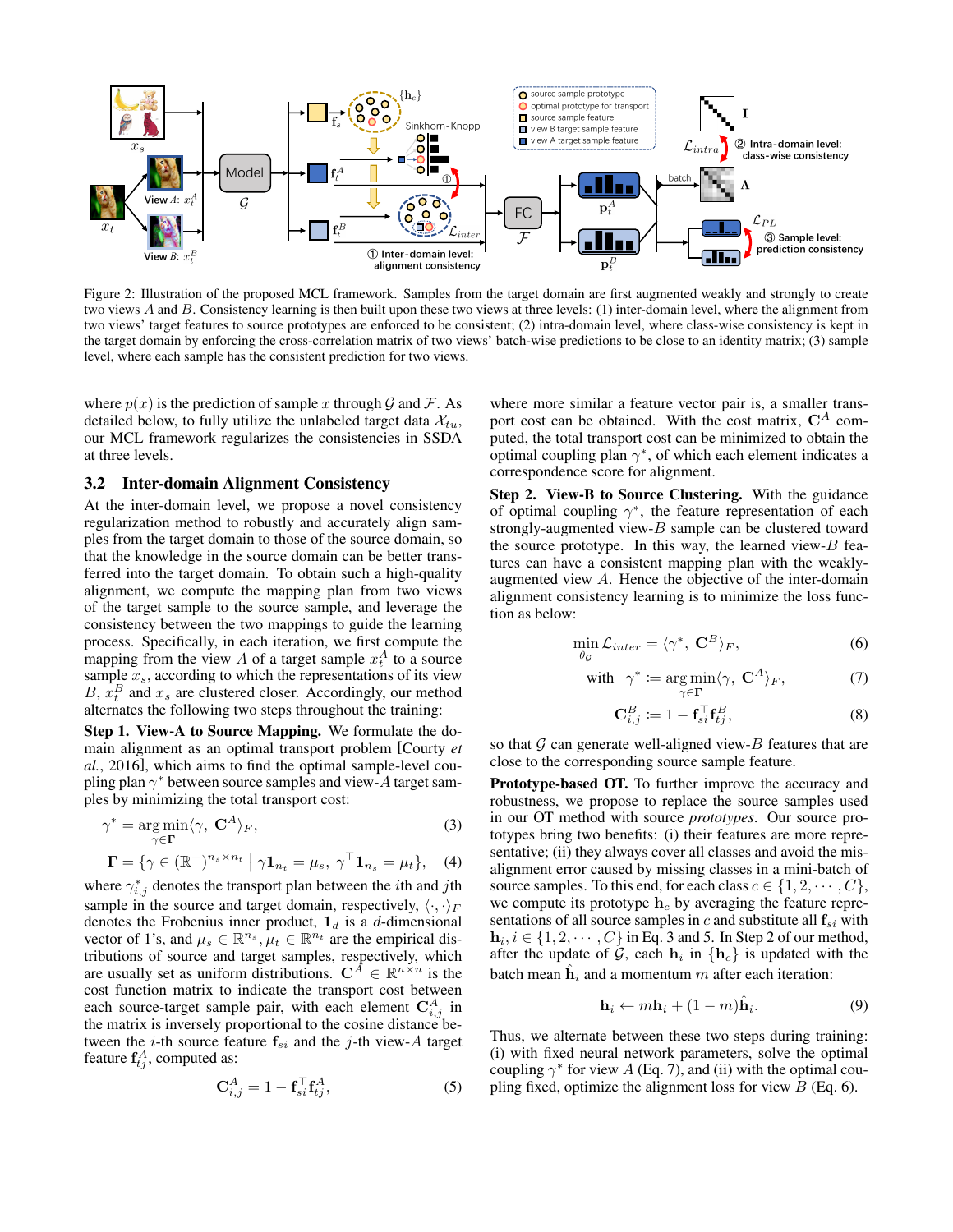#### 3.3 Intra-domain Class-wise Consistency

To facilitate representation learning in the target domain, we incorporate consistency regularization into the intra-domain level. Specifically, we aim to learn both compact and discriminative class-wise clusters in the target domain, *i.e*., the clusters of the same class from two views should be grouped, while those of different classes should be pushed away from each other. Existing unsupervised contrastive learning methods focus on sample-level representation learning, which still hardly learn highly discriminative clusters for each class [\[Khosla](#page-6-14) *et al.*, 2020].

Instead of the sample-wise contrastive learning, we propose a novel class-wise contrastive clustering loss function, by modeling the cluster of each class as all samples' classification confidence of this class in a batch, named as *batchwise class assignment* (illustrated as the column bounded by a red rectangle in Fig [.1\)](#page-0-0). The class-wise contrastive clustering has two purposes, (i) keeping the consistency of two views for the same batch-wise class assignment (positive pairs), and (ii) enlarging the distance between the batch-wise assignment of different classes (negative pairs).

Formally, given a batch of target samples' predictions  $P \in$  $\mathbb{R}^{n \times C}$ , where *n* is the mini-batch size and  $\mathbf{P}_{i,j}$  represents the confidence of classifying the ith sample into the jth class. With the cluster assumption that each feature of samples in the same class should form a high-density cluster, we regard each column of **P** as the batch-wise assignment of one class. Although the columns of  $P$  will dynamically change with the iteration of mini-batches during training, the class assignment in different views of the same image should be similar, while dissimilar to other images. Therefore, we compute the crosscorrelation matrix  $\Lambda \in \mathbb{R}^{C \times C}$  between two views A and B to measure the class-wise similarity, formulated as:

$$
\Lambda \coloneqq \mathbf{P}^{A^{\top}} \mathbf{P}^{B},\tag{10}
$$

where  $\mathbf{P}^{A}$  and  $\mathbf{P}^{B}$  are the batch prediction from view A and B, respectively.  $\Lambda$  is an asymmetry matrix with each element  $\Lambda_{i,j}$  measuring the similarity between  $\mathbf{P}^{A}$ 's *i*th column and  $\mathbf{P}^{B}$ 's *j*th column. The objective is to increase the correlation values between two views of the same class assignment (diagonal values) while reducing ones for different classes' views (off-diagonal values), which yields the loss function of intra-domain prediction consistency learning:

$$
\mathcal{L}_{intra} = \frac{1}{2C} (\left\| \phi(\mathbf{\Lambda}) - \mathbf{I} \right\|_1 + \left\| \phi(\mathbf{\Lambda}^\top) - \mathbf{I} \right\|_1), \qquad (11)
$$

where  $\phi(\cdot)$  is a normalization function to keep the row summation as 1, *i.e*. divide the elements with its row summation,  $\mathbf{I} \in \mathbb{R}^{C \times C}$  is an identity matrix, and  $\|\cdot\|_1$  denotes the summation of the absolute values of the matrix. Note that the loss function is the summation of two terms for respectively normalizing the rows and columns of the correlation matrix Λ. Such two normalization operations can alleviate the influence of class imbalance in a batch, *i.e*., the values in the class assignment may be too large or small according to the number of samples that belong to this class. Intuitively, the normalized row of correlation values can be regarded as the scores of matching one class assignment with each column in the other view to be a positive pair. Thus the dual design helps bi-directional matching score computation, *i.e*., the ith row in  $\phi(\Lambda)$  represents the matching scores from  $\mathbf{P}^{A}$ 's *i*th column to  $\mathbf{P}^{B}$ 's each column, while the one in  $\phi(\mathbf{\Lambda}^{\top})$  represents matching in the inverse direction.

Note that minimizing Eq. [11](#page-3-0) has the following properties: i) The rows of  $P^A$  and  $P^B$  are encouraged to be sharper, which implements entropy minimization [\[Grandvalet](#page-6-15) *et al.*, [2005\]](#page-6-15) in label-scarce scenarios. ii) For each sample, the prediction of view  $A$  and  $B$  are encouraged to become similar, which coincides with the consistency regularization [\[Chen](#page-6-11) *et al.*[, 2020\]](#page-6-11) that helps the network to learn better representations. iii) It avoids a trivial solution that predicts all samples as the same class: the diagonal values of the normalized cross-correlation matrix are enforced to be close to 1, which punishes the trivial solution by a large loss.

### 3.4 Sample Prediction Consistency

Similar to [Li *et al.*[, 2021a\]](#page-6-1), we regularize the consistency at the sample level via pseudo labeling: the prediction of view  $A$  of a target sample is set as the pseudo label of view  $B$  of the target sample. Specifically, for each sample  $x_{tu}$ , we compute the cross-entropy loss as:

<span id="page-3-1"></span>
$$
\mathcal{L}_{PL} = -\sum_{i=1}^{C} \mathbb{1}(p_i^A \ge \tau) \log(p_i^B), \tag{12}
$$

where  $p_i^A$  and  $p_i^B$  are the *i*th elements in the prediction of  $x_{tu}$ from view A and view B, respectively,  $\mathbb{1}(\cdot)$  is the indication function, and  $\tau$  is the threshold of confidence score.

#### 3.5 Overall Objective Function

Therefore, the overall objective can be formulated as:

$$
\min_{\theta_{\mathcal{G}},\theta_{\mathcal{F}}} \mathcal{L}_{total} = \mathcal{L}_{CE} + \mathcal{L}_{PL} + \lambda_1 \mathcal{L}_{inter} + \lambda_2 \mathcal{L}_{intra}, \quad (13)
$$

where  $\lambda_1$  and  $\lambda_2$  are the hyper-paramters to balance  $\mathcal{L}_{inter}$ and  $\mathcal{L}_{intra}$ , respectively.

#### 4 Experiments

#### 4.1 Experiment Setups

<span id="page-3-0"></span>Datasets. We evaluate our proposed MCL on several popular benchmark datasets, including *VisDA2017* [\[Peng](#page-6-16) *et al.*[, 2017\]](#page-6-16), *DomainNet* [Peng *et al.*[, 2019\]](#page-6-17), and *Office-Home* [\[Venkateswara](#page-6-18) *et al.*, 2017]. *DomainNet* was first introduced as the multi-source domain adaptation benchmark, and it consists of 6 domains with 345 categories. Following recent works [Saito *et al.*[, 2019;](#page-6-4) Li *et al.*[, 2021a\]](#page-6-1), the *Real*, *Clipart*, *Painting*, *Sketch* domains with 126 categories are selected for evaluations. *VisDA2017* is a popular synthetic-toreal domain adaptation benchmark, which consists of 150k synthetic and 55k real images from 12 categories. *Office-Home* is a popular domain adaptation benchmark, which consists of 4 domains (*Real*, *Clipart*, *Product*, *Art*) and 65 categories. Following most recent works [Yang *et al.*[, 2021;](#page-6-0) Li *et al.*[, 2021a\]](#page-6-1), we conduct 1-shot and 3-shot experiments on all datasets. Note that we follow most UDA works [\[Long](#page-6-19) *et al.*[, 2013\]](#page-6-19) to report the Mean Class-wise Accuracy (MCA)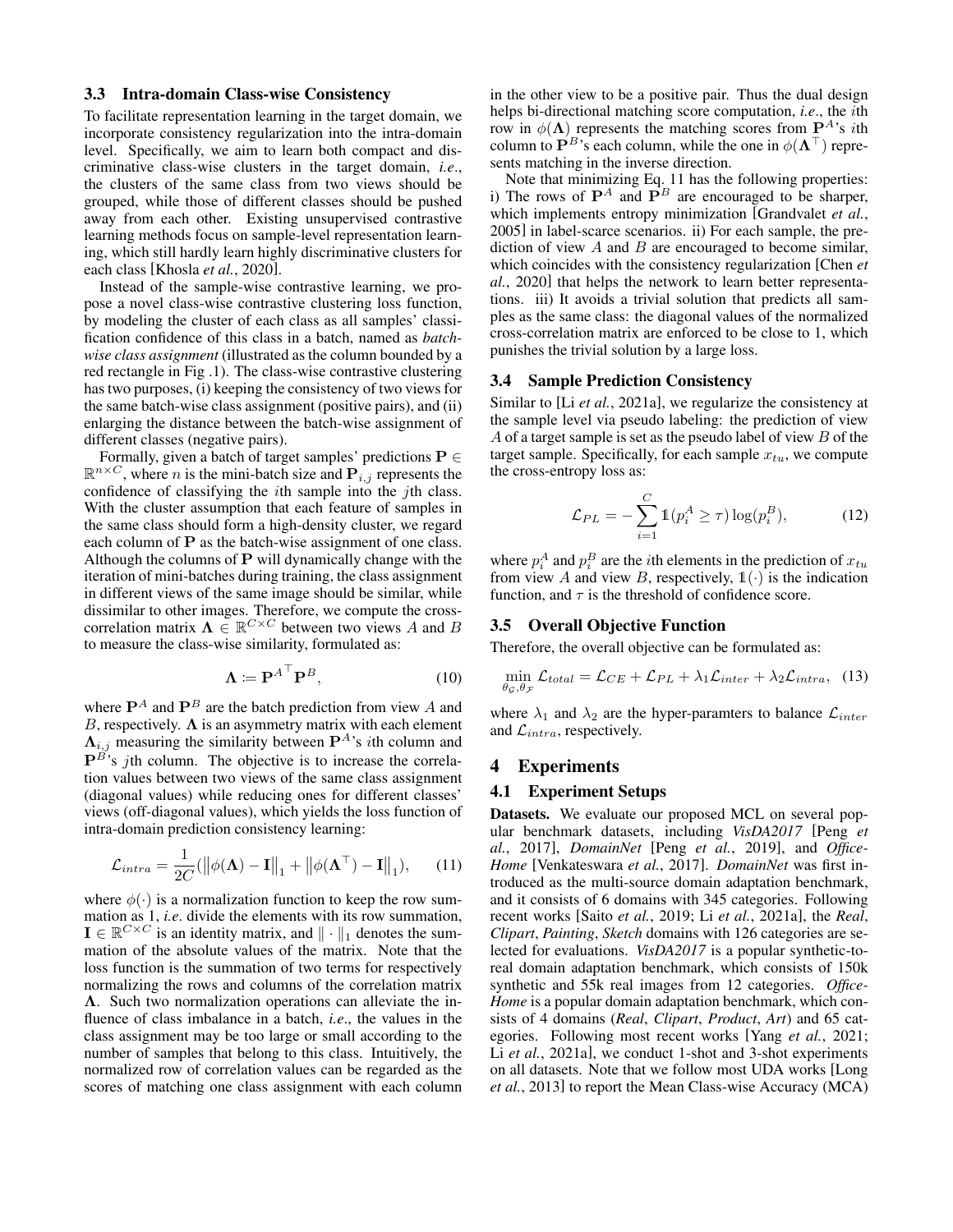<span id="page-4-1"></span>

|                | $R \rightarrow C$ |           |        | $R \rightarrow P$ |        | $P \rightarrow C$ | $C \rightarrow S$ |           | $S \rightarrow P$ |           | $R \rightarrow S$ |        |                          | $P \rightarrow R$ |        | <b>Mean</b> |
|----------------|-------------------|-----------|--------|-------------------|--------|-------------------|-------------------|-----------|-------------------|-----------|-------------------|--------|--------------------------|-------------------|--------|-------------|
| Method         | 1-shot            | $3$ -shot | l-shot | 3-shot            | 1-shot | $3$ -shot         | l-shot            | $3$ -shot | l-shot            | $3$ -shot | l-shot            | 3-shot | l-shot                   | 3-shot            | 1-shot | 3-shot      |
| $S+T$          | 55.6              | 60.0      | 60.6   | 62.2              | 56.8   | 59.4              | 50.8              | 55.0      | 56.0              | 59.5      | 46.3              | 50.1   | 71.8                     | 73.9              | 56.9   | 60.0        |
| <b>DANN</b>    | 58.2              | 59.8      | 61.4   | 62.8              | 56.3   | 59.6              | 52.8              | 55.4      | 57.4              | 59.9      | 52.2              | 54.9   | 70.3                     | 72.2              | 58.4   | 60.7        |
| <b>ENT</b>     | 65.2              | 71.0      | 65.9   | 69.2              | 65.4   | 71.1              | 54.6              | 60.0      | 59.7              | 62.1      | 52.1              | 61.1   | 75.0                     | 78.6              | 62.6   | 67.6        |
| <b>MME</b>     | 70.0              | 72.2      | 67.7   | 69.7              | 69.0   | 71.7              | 56.3              | 61.8      | 64.8              | 66.8      | 61.0              | 61.9   | 76.1                     | 78.5              | 66.4   | 68.9        |
| <b>UODA</b>    | 72.7              | 75.4      | 70.3   | 71.5              | 69.8   | 73.2              | 60.5              | 64.1      | 66.4              | 69.4      | 62.7              | 64.2   | 77.3                     | 80.8              | 68.5   | 71.2        |
| <b>MetaMME</b> |                   | 73.5      | ٠      | 70.3              | ۰      | 72.8              | ٠                 | 62.8      | ۰                 | 68.0      | ۰                 | 63.8   | $\overline{\phantom{a}}$ | 79.2              | ۰      | 70.1        |
| <b>BiAT</b>    | 73.0              | 74.9      | 68.0   | 68.8              | 71.6   | 74.6              | 57.9              | 61.5      | 63.9              | 67.5      | 58.5              | 62.1   | 77.0                     | 78.6              | 67.1   | 69.7        |
| <b>APE</b>     | 70.4              | 76.6      | 70.8   | 72.1              | 72.9   | 76.7              | 56.7              | 63.1      | 64.5              | 66.1      | 63.0              | 67.8   | 76.6                     | 79.4              | 67.6   | 71.7        |
| <b>ATDOC</b>   | 74.9              | 76.9      | 71.3   | 72.5              | 72.8   | 74.2              | 65.6              | 66.7      | 68.7              | 70.8      | 65.2              | 64.6   | 81.2                     | 81.2              | 71.4   | 72.4        |
| <b>STar</b>    | 74.1              | 77.1      | 71.3   | 73.2              | 71.0   | 75.8              | 63.5              | 67.8      | 66.1              | 69.2      | 64.1              | 67.9   | 80.0                     | 81.2              | 70.0   | 73.2        |
| <b>CDAC</b>    | 77.4              | 79.6      | 74.2   | 75.1              | 75.5   | 79.3              | 67.6              | 69.9      | 71.0              | 73.4      | 69.2              | 72.5   | 80.4                     | 81.9              | 73.6   | 76.0        |
| <b>DECOTA</b>  | 79.1              | 80.4      | 74.9   | 75.2              | 76.9   | 78.7              | 65.1              | 68.6      | 72.0              | 72.7      | 69.7              | 71.9   | 79.6                     | 81.5              | 73.9   | 75.6        |
| <b>MCL</b>     | 77.4              | 79.4      | 74.6   | 76.3              | 75.5   | 78.8              | 66.4              | 70.9      | 74.0              | 74.7      | 70.7              | 72.3   | 82.0                     | 83.3              | 74.4   | 76.5        |

Table 1: Accuracy (%) on *DomainNet* under the settings of 1-shot and 3-shot using ResNet34 as backbone networks.

<span id="page-4-2"></span>

| Method        | $R \rightarrow C$ | $R \rightarrow P$ | $R \rightarrow A$ | $P \rightarrow R$ | $P \rightarrow C$ | $P \rightarrow A$ | $A \rightarrow P$ | $A \rightarrow C$ | $A \rightarrow R$ | $C \rightarrow R$ | $C \rightarrow A$ | $C \rightarrow P$ | Mean |
|---------------|-------------------|-------------------|-------------------|-------------------|-------------------|-------------------|-------------------|-------------------|-------------------|-------------------|-------------------|-------------------|------|
|               |                   |                   |                   |                   |                   | <b>One-shot</b>   |                   |                   |                   |                   |                   |                   |      |
| $S+T$         | 52.1              | 78.6              | 66.2              | 74.4              | 48.3              | 57.2              | 69.8              | 50.9              | 73.8              | 70.0              | 56.3              | 68.1              | 63.8 |
| <b>DANN</b>   | 53.1              | 74.8              | 64.5              | 68.4              | 51.9              | 55.7              | 67.9              | 52.3              | 73.9              | 69.2              | 54.1              | 66.8              | 62.7 |
| <b>ENT</b>    | 53.6              | 81.9              | 70.4              | 79.9              | 51.9              | 63.0              | 75.0              | 52.9              | 76.7              | 73.2              | 63.2              | 73.6              | 67.9 |
| <b>MME</b>    | 61.9              | 82.8              | 71.2              | 79.2              | 57.4              | 64.7              | 75.5              | 59.6              | 77.8              | 74.8              | 65.7              | 74.5              | 70.4 |
| <b>APE</b>    | 60.7              | 81.6              | 72.5              | 78.6              | 58.3              | 63.6              | 76.1              | 53.9              | 75.2              | 72.3              | 63.6              | 69.8              | 68.9 |
| <b>CDAC</b>   | 61.9              | 83.1              | 72.7              | 80.0              | 59.3              | 64.6              | 75.9              | 61.2              | 78.5              | 75.3              | 64.5              | 75.1              | 71.0 |
| <b>DECOTA</b> | 56.0              | 79.4              | 71.3              | 76.9              | 48.8              | 60.0              | 68.5              | 42.1              | 72.6              | 70.7              | 60.3              | 70.4              | 64.8 |
| <b>MCL</b>    | 67.0              | 85.5              | 73.8              | 81.3              | 61.1              | 68.0              | 79.5              | 64.4              | 81.2              | 78.4              | 68.5              | 79.3              | 74.0 |
| Three-shot    |                   |                   |                   |                   |                   |                   |                   |                   |                   |                   |                   |                   |      |
| $S+T$         | 55.7              | 80.8              | 67.8              | 73.1              | 53.8              | 63.5              | 73.1              | 54.0              | 74.2              | 68.3              | 57.6              | 72.3              | 66.2 |
| <b>DANN</b>   | 57.3              | 75.5              | 65.2              | 69.2              | 51.8              | 56.6              | 68.3              | 54.7              | 73.8              | 67.1              | 55.1              | 67.5              | 63.5 |
| <b>ENT</b>    | 62.6              | 85.7              | 70.2              | 79.9              | 60.5              | 63.9              | 79.5              | 61.3              | 79.1              | 76.4              | 64.7              | 79.1              | 71.9 |
| <b>MME</b>    | 64.6              | 85.5              | 71.3              | 80.1              | 64.6              | 65.5              | 79.0              | 63.6              | 79.7              | 76.6              | 67.2              | 79.3              | 73.1 |
| APE           | 66.4              | 86.2              | 73.4              | 82.0              | 65.2              | 66.1              | 81.1              | 63.9              | 80.2              | 76.8              | 66.6              | 79.9              | 74.0 |
| <b>CDAC</b>   | 67.8              | 85.6              | 72.2              | 81.9              | 67.0              | 67.5              | 80.3              | 65.9              | 80.6              | 80.2              | 67.4              | 81.4              | 74.2 |
| <b>DECOTA</b> | 70.4              | 87.7              | 74.0              | 82.1              | 68.0              | 69.9              | 81.8              | 64.0              | 80.5              | 79.0              | 68.0              | 83.2              | 75.7 |
| <b>MCL</b>    | 70.1              | 88.1              | 75.3              | 83.0              | 68.0              | 69.9              | 83.9              | 67.5              | 82.4              | 81.6              | 71.4              | 84.3              | 77.1 |

Table 2: Accuracy (%) on *Office-Home* under the settings of 1-shot and 3-shot using ResNet34 as backbone networks.

<span id="page-4-3"></span>

| Method        | 1-shot | $3$ -shot |
|---------------|--------|-----------|
| $S+T$         | 60.2   | 64.6      |
| <b>ENT</b>    | 63.6   | 72.7      |
| MME           | 68.7   | 70.9      |
| APE.          | 78.9   | 81.0      |
| <b>CDAC</b>   | 69.9   | 80.6      |
| <b>DECOTA</b> | 64.9   | 80.7      |
| MCL.          | 86.3   | 87.3      |

Table 3: Mean Class-wise Accuracy(%) on *VisDA2017* using ResNet34 as backbone networks.

as the evaluation metric for VisDA2017 and overall accuracy for DomainNet and Office-Home datasets.

Implementation details. Similar to [Saito *et al.*[, 2019;](#page-6-4) Li *et al.*[, 2021a\]](#page-6-1), we use a ResNet34 as the backbone for most experiments. The backbone is pre-trained on Imagenet [\[Deng](#page-6-20) *et al.*[, 2009\]](#page-6-20). The batch size, optimizer, feature size, learning rate, *etc*. are set as same as in [Saito *et al.*[, 2019\]](#page-6-4). Similar to [Li *et al.*[, 2021a\]](#page-6-1), the threshold  $\tau$  (Eq. [12\)](#page-3-1) is set as 0.95, and we use the softmax temperature  $T$  to control the sharpness of the prediction for the thresholding operation (1 for *Domainnet*, 1.25 for *Office-Home* and *VisDA*). The loss weight balancing hyperparameters  $\lambda_1$  is set as 1, and  $\lambda_2$  is set to 1 for *DomainNet*, 0.2 for *Office-Home* , and 0.1 for *VisDA*. We use RandomFlip and RandomCrop as the augmentation methods for view A and RandAugment [\[Cubuk](#page-6-21) *et al.*, 2020] for view B. For the OT solver, we introduce soft regularizations to the OT objective to make it a convex optimization problem that can be efficiently solved by Sinkhorn-Knopp iterations [\[Fa](#page-6-22)tras *et al.*[, 2021\]](#page-6-22). Moreover, the momentum m used to update source prototypes is set to 0.9. We use Pytorch and  $POT<sup>1</sup>$  $POT<sup>1</sup>$  $POT<sup>1</sup>$  to implement our MCL framework.

## 4.2 Comparative Results

We compare our MCL framework with i) two baseline methods S+T and ENT [\[Grandvalet](#page-6-15) *et al.*, 2005]; and ii) several existing methods, including DANN [\[Ganin](#page-6-23) *et al.*, [2016\]](#page-6-23), MME [Saito *et al.*[, 2019\]](#page-6-4), UODA [Qin *et al.*[, 2021\]](#page-6-5), BiAT [Jiang *et al.*[, 2020\]](#page-6-8), MetaMME [\[Li and Hospedales,](#page-6-24)

<span id="page-4-0"></span><sup>1</sup> [https://pythonot.github.io](#page-6-24)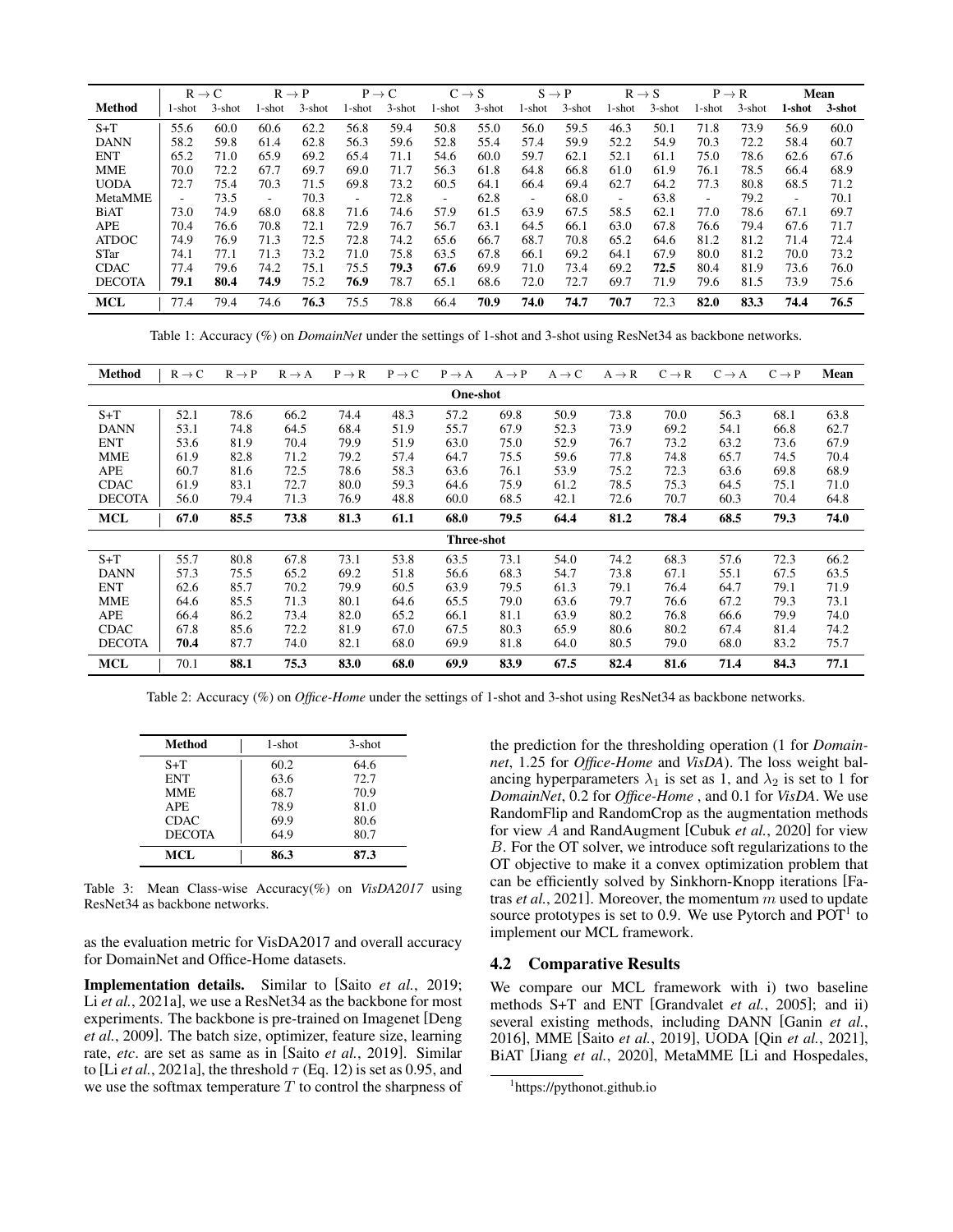<span id="page-5-0"></span>

|     |                       |                       |                    | $A \rightarrow R$ | $C \rightarrow P$ |        |           |
|-----|-----------------------|-----------------------|--------------------|-------------------|-------------------|--------|-----------|
|     | $\mathcal{L}_{inter}$ | $\mathcal{L}_{intra}$ | $\mathcal{L}_{PL}$ | $\vert$ 1-shot    | $3$ -shot         | 1-shot | $3$ -shot |
| (a) |                       |                       |                    | 73.8              | 74.2              | 68.1   | 72.3      |
| (b) |                       |                       |                    | 75.8              | 77.7              | 72.5   | 78.6      |
| (c) |                       |                       |                    | 79.3              | 81.1              | 76.0   | 79.4      |
| (d) |                       |                       |                    | 75.5              | 77.2              | 72.8   | 79.1      |
| (e) |                       |                       |                    | 79.7              | 81.1              | 78.2   | 81.6      |
| (f) |                       |                       |                    | 75.9              | 78.2              | 73.9   | 82.0      |
| (g) |                       |                       |                    | 79.3              | 81.5              | 78.4   | 82.9      |
| (h) |                       |                       |                    | 81.2              | 82.4              | 79.3   | 84.3      |

Table 4: Ablation studies of MCL's different components. We report the Accuracy (%) on *Office-Home* of  $A \rightarrow R$  and  $C \rightarrow P$  under the settings of 1-shot and 3-shot using a ResNet34 backbone.

<span id="page-5-1"></span>

| OТ                                                                           |  | $_{\rm CC}$ | Accuracy |      |  |
|------------------------------------------------------------------------------|--|-------------|----------|------|--|
| Standard Proto.   Sample Class $\vert C \rightarrow S \quad P \rightarrow R$ |  |             |          |      |  |
|                                                                              |  |             | 66.5     | 80.0 |  |
|                                                                              |  |             | 67.4     | 81.2 |  |
|                                                                              |  |             | 69.2     | 81.9 |  |
|                                                                              |  |             | 70.9     | 83.3 |  |

Table 5: Framework design analysis. Accuracy (%) on two adaptation scenarios of *DomainNet*,  $C \rightarrow S$  and  $P \rightarrow R$ , under the 3-shot setting. "CC" means contrastive clustering, "proto" means using prototype-based OT, "sample" and "class" mean sample-wise and class-wise, respectively.

[2020\]](#page-6-24), APE [\[Kim and Kim, 2020\]](#page-6-7), ATDOC [\[Liang](#page-6-25) *et al.*, [2021\]](#page-6-25), STar [Singh *et al.*[, 2021\]](#page-6-26), CDAC [Li *et al.*[, 2021a\]](#page-6-1), and DECOTA [Yang *et al.*[, 2021\]](#page-6-0). Between the two baselines, "S+T" uses only source samples and labeled target samples in the training; "ENT" uses entropy minimization for unlabeled samples [\[Grandvalet](#page-6-15) *et al.*, 2005]. Note that all methods are implemented on a ResNet34 backbone for a fair comparison.

DomainNet. Results on the *DomainNet* dataset are shown in Tab. [1.](#page-4-1) To our knowledge, the proposed MCL achieves a new state-of-the-art (SOTA) performance, 74.4% and 76.5% mean accuracy over 7 adaptation scenarios, under the 1-shot and 3-shot setting, respectively.

Office-Home. Results on the *Office-Home* dataset further validate the effectiveness of MCL. As shown in Tab. [2,](#page-4-2) MCL consistently outperforms other methods on both the 1-shot and 3-shot settings, and on all 12 adaptation scenarios. The mean accuracy of MCL reaches 74.0% and 77.1%, which outperform the SOTA performance by around 3% and 1.4%, under the 1-shot and 3-shot settings, respectively.

VisDA. As shown in Tab. [3,](#page-4-3) MCL significantly outperforms all existing SOTA methods in both 1-shot and 3-shot settings. Our MCL achieves 86.3% MCA under the 1-shot setting, and 87.3% for the 3-shot setting, significantly surpassing existing methods. We also evaluate MCL under the unsupervised domain adaptation (UDA) scenario (in appendix). The results are also superior compared with existing UDA algorithms.

### 4.3 Analysis

Ablation studies. We conduct ablation studies on the *Office-Home* of  $A \rightarrow R$  and  $C \rightarrow P$ , and under both 1-shot and 3-shot settings, as shown in Tab. [4.](#page-5-0) Row  $(b)(c)(d)$  show that each component can yeild significant improvement. Row  $(e)(f)(g)$  show that each combination can still improve the performance, which indicates the versatility of the proposed modules. The best performance is achieved with all components activated.

Prototype-based OT. In the proposed MCL, prototype-based OT is adopted to compute the mapping plan between target samples and source prototypes, which generates more representative source features for transport to learn robust inter-domain alignment. In comparison, we also implement sample-wise OT on the *DomainNet* dataset under the 3-shot setting, with other hyper-parameters the same as MCL. Evaluation results on two adaptation scenarios are listed in Tab. [5,](#page-5-1) sample-wise OT ("Standard") results in a drop of 3.5% ( $C \rightarrow$ S) and 2.1% ( $P \rightarrow R$ ), which verify our claim.

Class-wise contrastive clustering. In the design of classwise contrastive clustering loss, an alternative is to compute the *sample-wise* correlation matrix  $\Lambda' = P^A P^{B \top} \in \mathbb{R}^{n \times n}$ instead, where  $n$  is the batch size. We claim that such a sample-wise operation is inferior, and experimental results on the *DomainNet* dataset under the 3-shot setting support our argument, as listed in Tab. [5.](#page-5-1) One potential reason might be that the class-wise inner product focuses on clustering each class for higher compactness, whereas the sample-wise one pays more attention to the correlation between individual samples, which is less effective when labels are scarce and compact representations are difficult to generate.

### 5 Conclusion

In this paper, we presented a novel Multi-level Consistency Learning (MCL) framework for the SSDA problem. MCL consists of three levels of consistency regularization, (i) inter-domain alignment consistency for learning robust inter-domain alignment via a prototype-based optimal transport method, (ii) intra-domain class-wise consistency for learning both compact and discriminative class clusters, and (iii) sample-level prediction consistency to better leverage instance-wise information. Our MCL approach well leverages information at multiple levels, with extensive experiments and ablation studies solidly proving its superiority.

### Acknowledgments

The work was supported in part by Chinese Key-Area Research and Development program of Guangdong Province (2020B0101350001), by the Basic Research Project No. HZQB-KCZYZ-2021067 of Hetao Shenzhen-HK S&T Cooperation Zone, by National Key R&D Program of China with grant No. 2018YFB1800800, by Shenzhen Outstanding Talents Training Fund 202002, by Guangdong Research Projects No. 2017ZT07X152 and No. 2019CX01X104, by the National Natural Science Foundation of China under Grant No.61976250 and No.U1811463, by the Guangzhou Science and technology project under Grant No.202102020633 and by Shenzhen Research Institute of Big Data. Thanks to the ITSO in CUHKSZ for their High-Performance Computing Services.